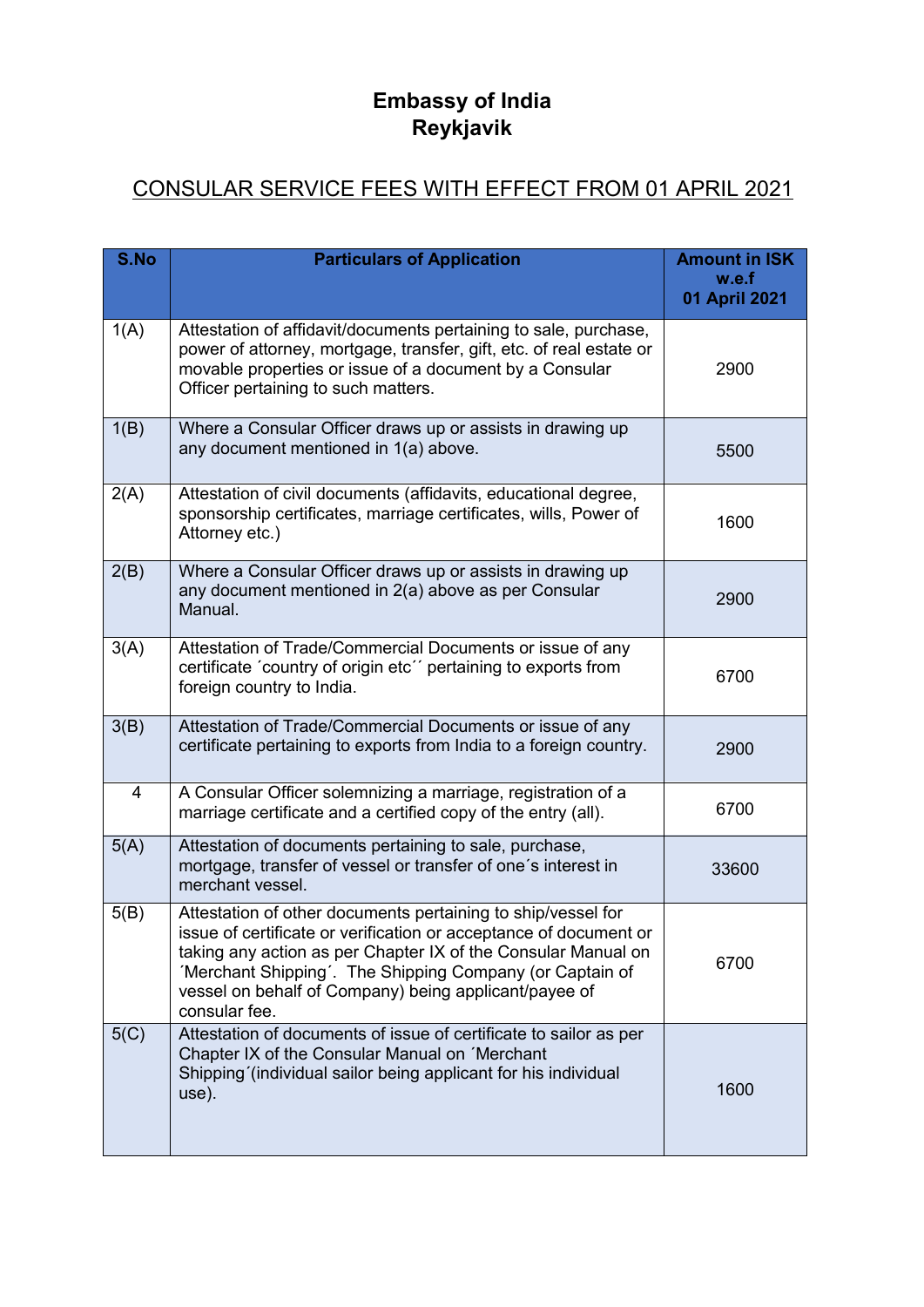| 6(A)           | For administration or distribution, or both of the property<br>situated in country, of the Consular Officer's residence, of an<br>Indian citizen or any other person, not being a seaman, dying<br>intestate, or if not intestate, when undertaking in the absence<br>of legally competent representative of the deceased in country<br>of his death or a request of legal heirs of deceased living in<br>India as the case may be. | 33600                                                                                                                      |
|----------------|-------------------------------------------------------------------------------------------------------------------------------------------------------------------------------------------------------------------------------------------------------------------------------------------------------------------------------------------------------------------------------------------------------------------------------------|----------------------------------------------------------------------------------------------------------------------------|
|                |                                                                                                                                                                                                                                                                                                                                                                                                                                     | or $2.5%$ of the<br>estimated value<br>of the estate or<br>property,<br>whichever is<br>more +ISK 300                      |
| 6(B)           | If such property is in country of concurrent accreditation of a<br>Consular Officer or 2.5% of the estimated value of the estate<br>or property, whichever is more                                                                                                                                                                                                                                                                  | 132200                                                                                                                     |
|                |                                                                                                                                                                                                                                                                                                                                                                                                                                     | or 2.5% of the<br>estimated value<br>of the estate or<br>property,<br>whichever is<br>more +ISK 300                        |
| 6(C)           | Issue of succession certificate as laid down in the Consular<br>Manual                                                                                                                                                                                                                                                                                                                                                              | 2.5% of the<br>estimated value<br>of the estate or<br>property<br>+ISK300                                                  |
| $\overline{7}$ | Service requiring visits or attendance of a Consular Officer on<br>request of an applicant away from Chancery                                                                                                                                                                                                                                                                                                                       | Officers TA and<br>DA plus ISK<br>13,200 for each<br>visit plus<br>consular fees<br>for the service<br>required<br>+ISK300 |
| 8(A)           | Attestation of pension papers, life certificates etc., pertaining to<br>pensioners                                                                                                                                                                                                                                                                                                                                                  | Gratis                                                                                                                     |
| 8(B)           | For affixing Consular Officer's signature and seal, if required,<br>for declaration of pay or pension.                                                                                                                                                                                                                                                                                                                              | Gratis                                                                                                                     |
| 9(A)           | Other miscellaneous attestations, issue of civil certificates,<br>notaries services as per Consular Manual, not falling within<br>any of the above categories, registration of birth & a certified<br>copy of the entry.                                                                                                                                                                                                            | 2900                                                                                                                       |
| 9(A)1          | Attestation of documents for transportation of dead body of<br>India nationals to India in all cases.                                                                                                                                                                                                                                                                                                                               | Gratis                                                                                                                     |